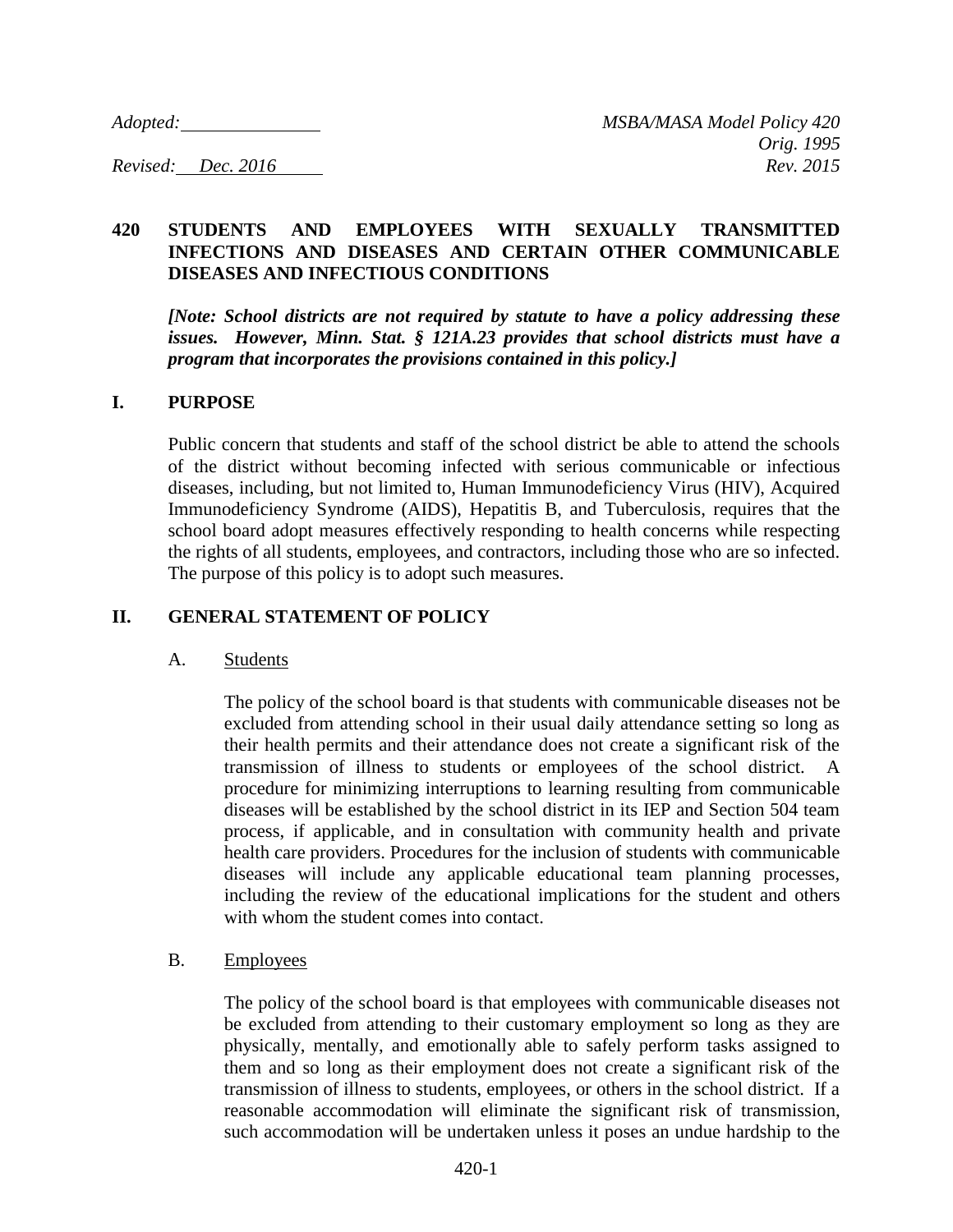school district.

- C. Circumstances and Conditions
	- 1. Determinations of whether a contagious individual's school attendance or job performance creates a significant risk of the transmission of the illness to students or employees of the school district will be made on a case by case basis. Such decisions will be based upon the nature of the risk (how it is transmitted), the duration of the risk (how long the carrier is infectious), the severity of the risk (what is the potential harm to third parties), and the probabilities the disease will be transmitted and will cause varying degrees of harm. When a student is disabled, such a determination will be made in consultation with the educational planning team.
	- 2. The school board recognizes that some students and some employees, because of special circumstances and conditions, may pose greater risks for the transmission of infectious conditions than other persons infected with the same illness. Examples include students who display biting behavior, students or employees who are unable to control their bodily fluids, who have oozing skin lesions, or who have severe disorders which result in spontaneous external bleeding. These conditions need to be taken into account and considered in assessing the risk of transmission of the disease and the resulting effect upon the educational program of the student or employment of the employee by consulting with the Commissioner of Health, the physician of the student or employee, and the parent(s)/guardian(s) of the student.

### D. Students with Special Circumstances and Conditions

The school (title) , along with the infected individual's physician, the infected individual or parent(s)/guardian(s), and others, if appropriate, will weigh risks and benefits to the student and to others, consider the least restrictive appropriate educational placement, and arrange for periodic reevaluation as deemed necessary by the state epidemiologist. The risks to the student shall be determined by the student's physician.

## E. Extracurricular Student Participation

Student participation in nonacademic, extracurricular, and non-educational programs of the school district are subject to a requirement of equal access and comparable services.

### F. Precautions

The school district will develop routine procedures for infection control at school and for educating employees about these procedures. The procedures shall be developed through cooperation with health professionals taking into consideration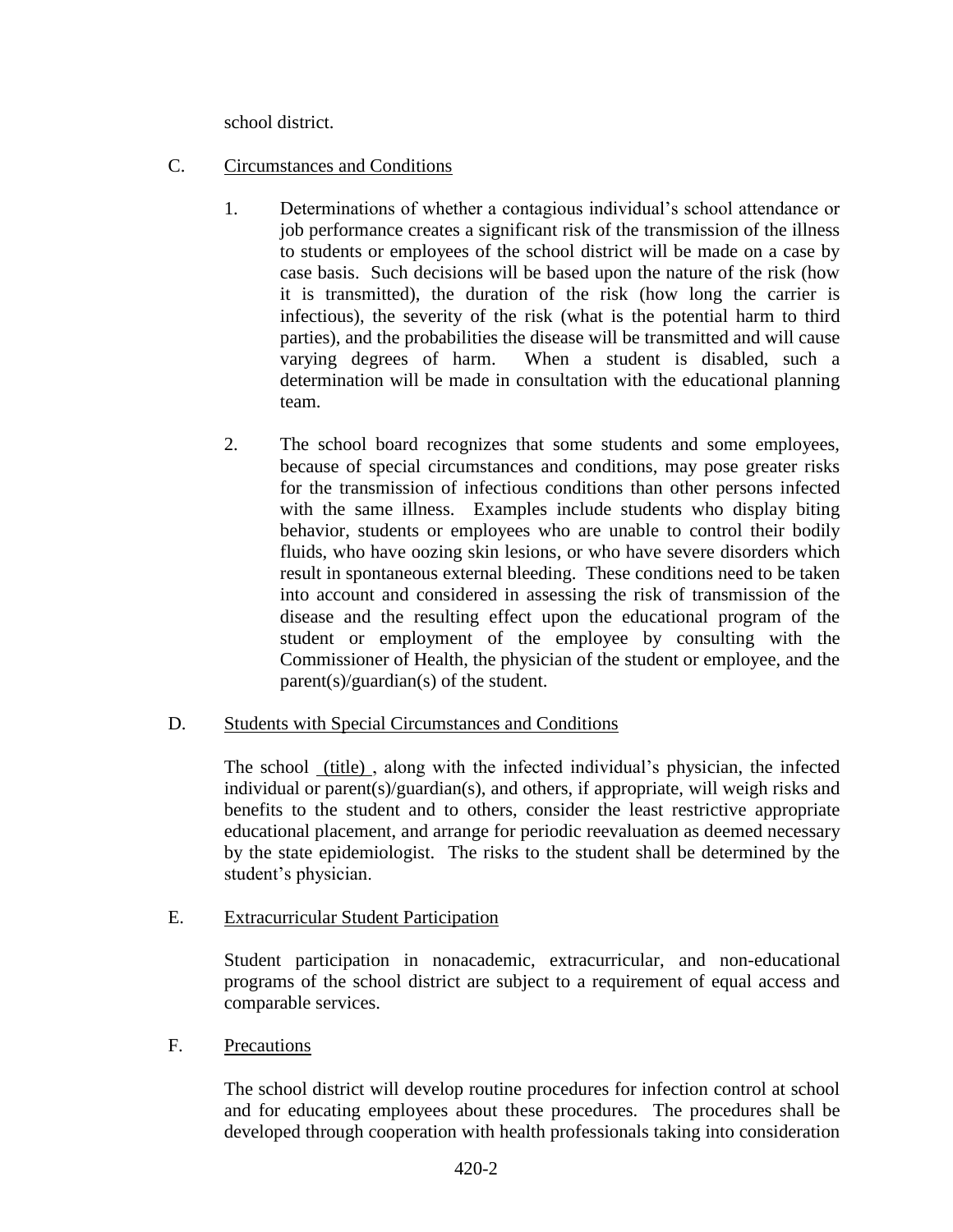any guidelines of the Minnesota Department of Education and the Minnesota Department of Health. (These precautionary procedures shall be consistent with the school district's procedures regarding blood-borne pathogens developed pursuant to the school district's employee right to know policy.)

- G. Information Sharing
	- 1. Employee and student health information shall be shared within the school district only with those whose jobs require such information and with those who have a legitimate educational interest (including health and safety) in such information and shall be shared only to the extent required to accomplish legitimate educational goals and to comply with employees' right to know requirements.
	- 2. Employee and student health data shall be shared outside the school district only in accordance with state and federal law and with the school district's policies on employee and student records and data.

### H. Reporting

If a medical condition of student or staff threatens public health, it must be reported to the Commissioner of Health.

I. Prevention

The school district shall, with the assistance of the Commissioners of Health and Education, implement a program to prevent and reduce the risk of sexually transmitted diseases in accordance with Minn. Stat. § 121A.23 which includes:

- 1. planning materials, guidelines, and other technically accurate and updated information;
- 2. a comprehensive, developmentally appropriate, technically accurate, and updated curriculum that includes helping students to abstain from sexual activity until marriage;
- 3. cooperation and coordination among school districts and Service Cooperatives;
- 4. a targeting of adolescents, especially those who may be at high risk of contracting sexually transmitted diseases and infections, for prevention efforts;
- 5. involvement of parents and other community members;
- 6. in-service training for district staff and school board members;
- 7. collaboration with state agencies and organizations having a sexually